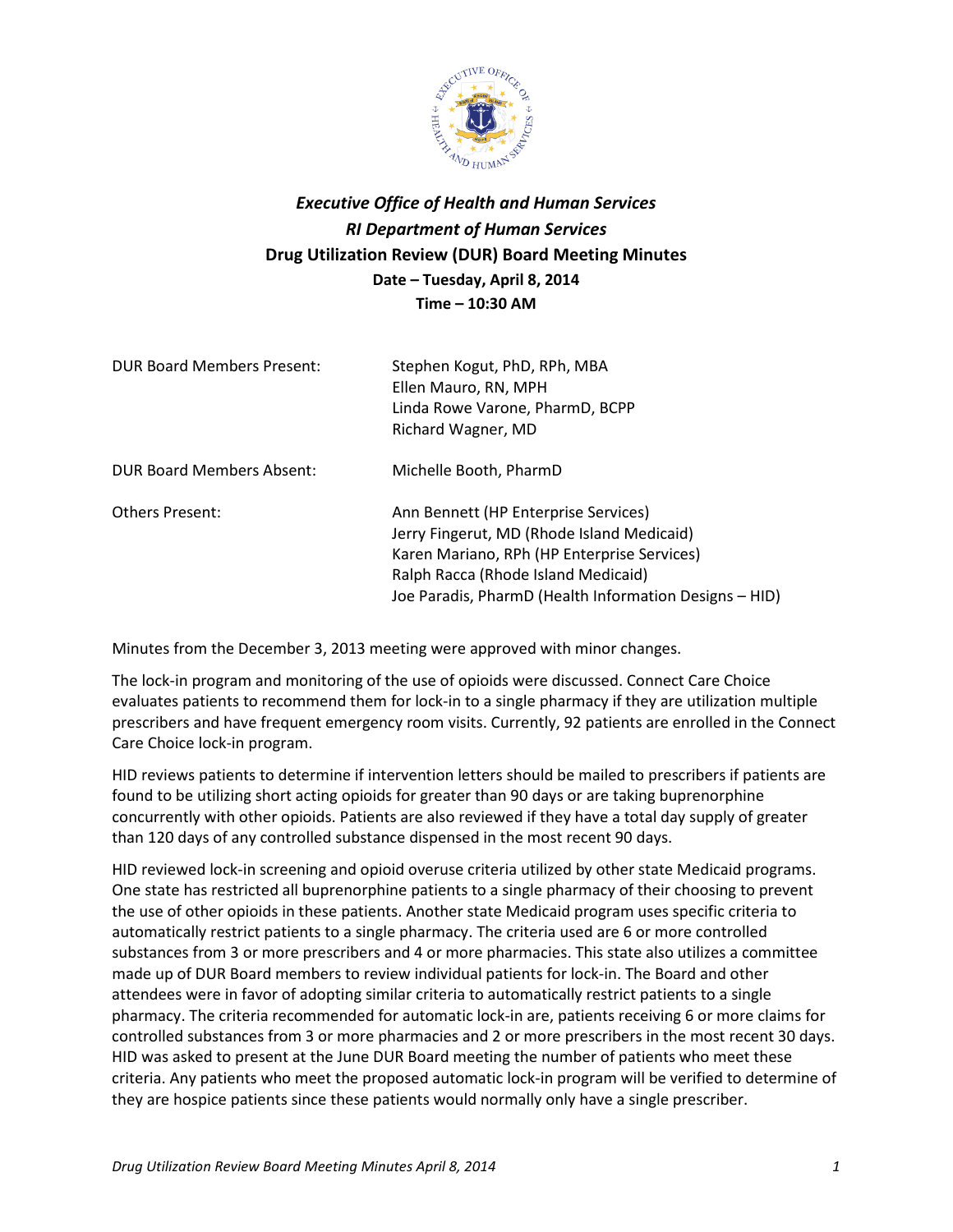There was further discussion regarding the merits of a lock-in program and other issues related to opioid use. Board members noted that emergency room prescribers are reluctant to prescribe opioids to patients and this could lead to patients seeking drugs at the street level. More restrictive programs implemented by insurance companies, pharmacies and the Drug Enforcement Administration (DEA) with respect to limiting patients access to opioids could all have serious unintended consequences. Board members also noted that the Connect Care Choice patients who are restricted to a single pharmacy do have multiple medical and social issues but are closely monitored. The use of limiting the availability of long term use of short acting opioids was suggested as an alternative to restricting patients to a single pharmacy. However, it was noted that using a lock-in program helps promote the pharmacist has a key member of the healthcare team.

The Prescription Drug Monitoring Program (PDMP) was also discussed. The program has limitations since it is voluntary and claims data are loaded into the system by pharmacies on a monthly basis. There has been discussion regarding making weekly data updates mandatory to improve the usefulness of the program. The Board recommended adding language to DUR intervention letters that the PDMP program was available to monitor patient utilization in an effort to increase participation in the program.

There was also discussion of the use of naloxone in an emergency situation to treat opioid overdose. Naloxone has been available on all emergency EMT and police vehicles and an agreement has been reached with Walgreens pharmacy to allow anyone to obtain naloxone at any Walgreens pharmacy in Rhode Island without a prescription. It was suggested that top prescribers of opiods and prescribers of opioids for lock-in patients be contacted and made aware of the availability of naloxone at Walgreens so that they could inform their patients and caregivers. The drug is both available in injectable form and can be given by nasal spray and a new auto injector device was recently approved by FDA.

HID reviewed a summary of DUR intervention letters directed at prescribers for patients who are receiving opioids at a dose that is greater than 100mg morphine and those receiving concurrent therapy with oipoids and benzodiazepines. HID also reviewed a summary of diagnosis data found for the patients receiving greater than 100mg equivalents of morphine. Of the 43 patients who met the criteria, 6 had a cancer diagnosis, 5 had a diagnosis of chronic pain and 26 other patients had a diagnosis that indicated the patient had a chronic condition that would require opioid use. Some examples include; arthritis, myalgia, spinal stenosis, joint pain and sickle cell. A total of 11 patients had no recent diagnosis data to review.

HID reported the number of children utilizing antipsychotics who were under the labeled indicated FDA approved age for use of the drug. A total of 13 patients were identified during the fourth quarter of 2013 and 14 had been identified in the previous quarter. Board members recommended that HID ensure that each of these patients prescribers be sent an intervention letter stating that the drug was not approved for use in patients of that age and that a summary of the FDA approved indications and approved ages be sent along with the letter. Board members requested that HID review responses to these interventions and report how many prescribers responded that they were aware of the underage use and were monitoring the patient.

HID presented a summary of DUR intervention letters mailed to prescribers of children with concurrent claims for stimulants and antipsychotics. Board members commented that this combination therapy is not normally utilized and may results from prescribers treating psychotic symptoms precipitated by stimulant use. It would be useful to determine how many of these prescribers had made a clinical decision to utilize these agents in combination. However, that information would be difficult to obtain unless the prescriber were directly contacted or specifically noted that in the comments section of the response form attached to the DUR letters.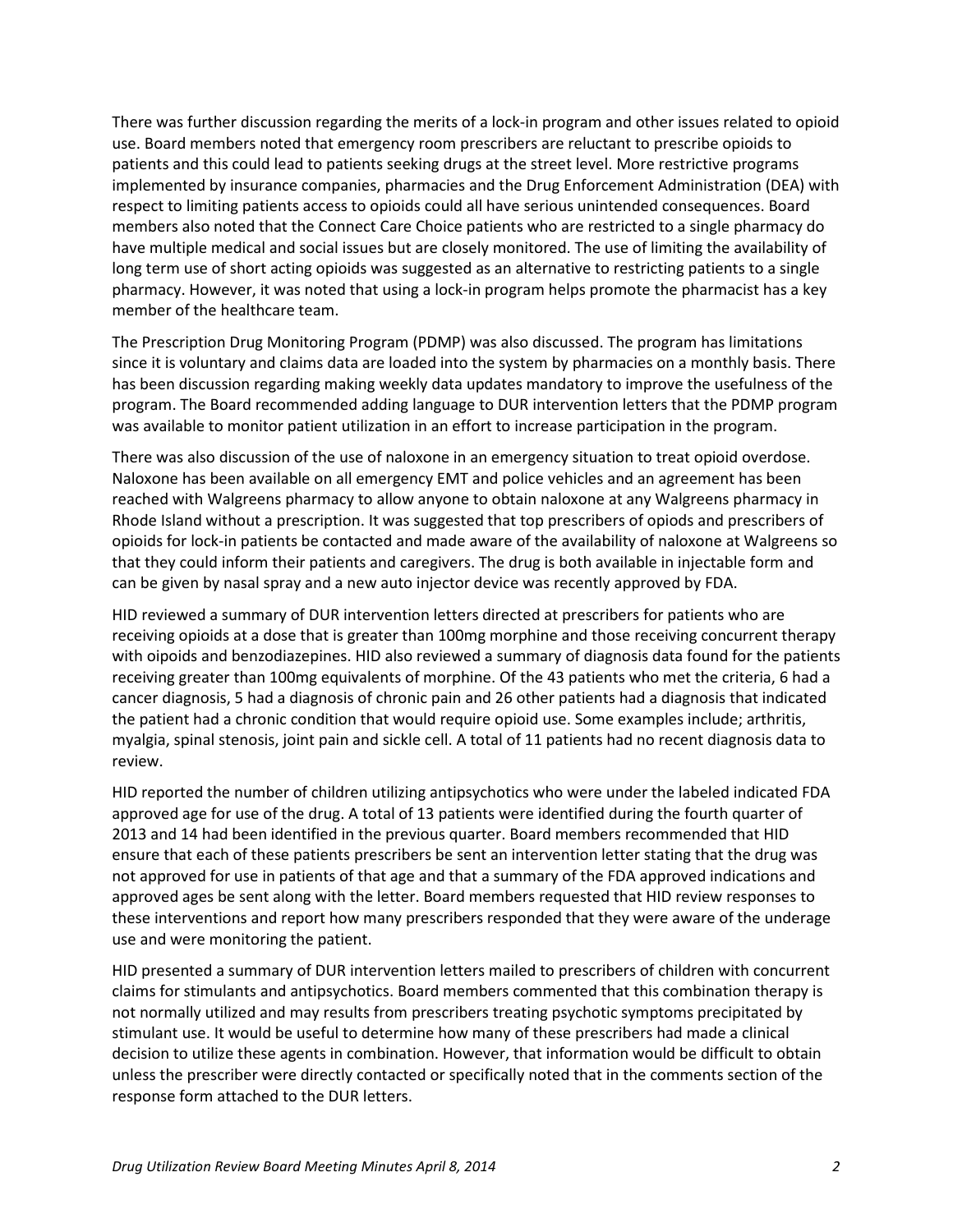The utilization of newer agents for the treatment of hepatitis C was discussed as well as the economic impact of their use as a result of the substantial cost of these agents. A task force has formed and is meeting every two weeks to develop prior authorization criteria for the drugs in anticipation that final criteria would be completed by July 1, 2014. The goal is for the Managed Care Organizations (MCOs) and traditional fee-for-service to develop and implement similar criteria for the use of these agents. The MCOs have agreed that if a patient meets the fee-for-service criteria and is started on one of the agents and is then enrolled in an MCO, the MCO will continue therapy and not require additional prior authorization. Board members cautioned that patients should not be initiated on therapy if it appeared that the patient would be non-adherent to the full course of therapy. HID was also asked to provide the Connect Care Choice Program with a list of patients currently receiving hepatitis C treatment.

HID presented a summary of DUR interventions and responses from the fourth quarter 2013. This included a summary of the top 10 non-responder prescribers. These are prescribers who have never responded to a DUR letter. It was recommended that a separate letter be mailed to the top 10 nonresponders as was done in 2012 to determine why these prescribers do not respond. HID will draft a letter and forward to HP for final approval. HID was also requested to send the list of the top 10 nonresponders to the Connect Care Choice Program to determine if any of the prescribers are associated with the Health Centers throughout the state.

HID indicated that some other State Medicaid programs have addressed the issue of non-adherence to antiretroviral therapy. However, there may be concerns if DUR letters are sent to the incorrect prescribers that patients confidentially may be an issue in disclosing to another prescriber that a patient is on antiretroviral therapy. At times pharmacies do not provide the accurate prescriber identification number when submitting claims. The Board recommended that prescribers of antiretroviral therapy be contacted to determine if they believe a letter indicating that their patient was non-adherent would be useful and if any patients confidentially issues would prevent such a letter from being distributed.

A similar patient confidentially issue was made with regard to DUR interventions letters mailed to prescribers of buprenorphine for their patients who also have claims for other opioids. Would confidentially be an issue if letters were mailed to the incorrect buprenorphine prescriber? Very few alerts are generated for this interaction. However, HID will review all DUR letters for buprenorphine and other opioids and report back at the June meeting if any responses were received indicating that the incorrect prescriber had been contacted. Board members noted that these types of prescriber identification issues will no longer be problems when electronic prescribing is fully adopted as the primary means of transmitting prescriptions.

Several issues were discussed at the P&T Committee meeting which occurred just prior to the DUR Board meeting and were asked to be brought up for review by the DUR Board and are as follows:

- 1. Review of patients with treatment on alendronate for more than 5 years. Efficacy has not been demonstrated after 5 years and patients should be reassessed for the need for continued treatment with another agent. HID will evaluate use of alendronate and determine length of therapy, demographics of patients and incidence of reported fractures. There may be limitations to the review of diagnosis data since not all diagnosis data may be forwarded to HID.
- 2. Evaluate patients with claims for non-preferred growth hormone to determine if Medicaid is a secondary payer for these patients. If these patients have Medicaid as the only payer, intervention letters could be drafted in an effort to improve compliance of use of preferred agents.